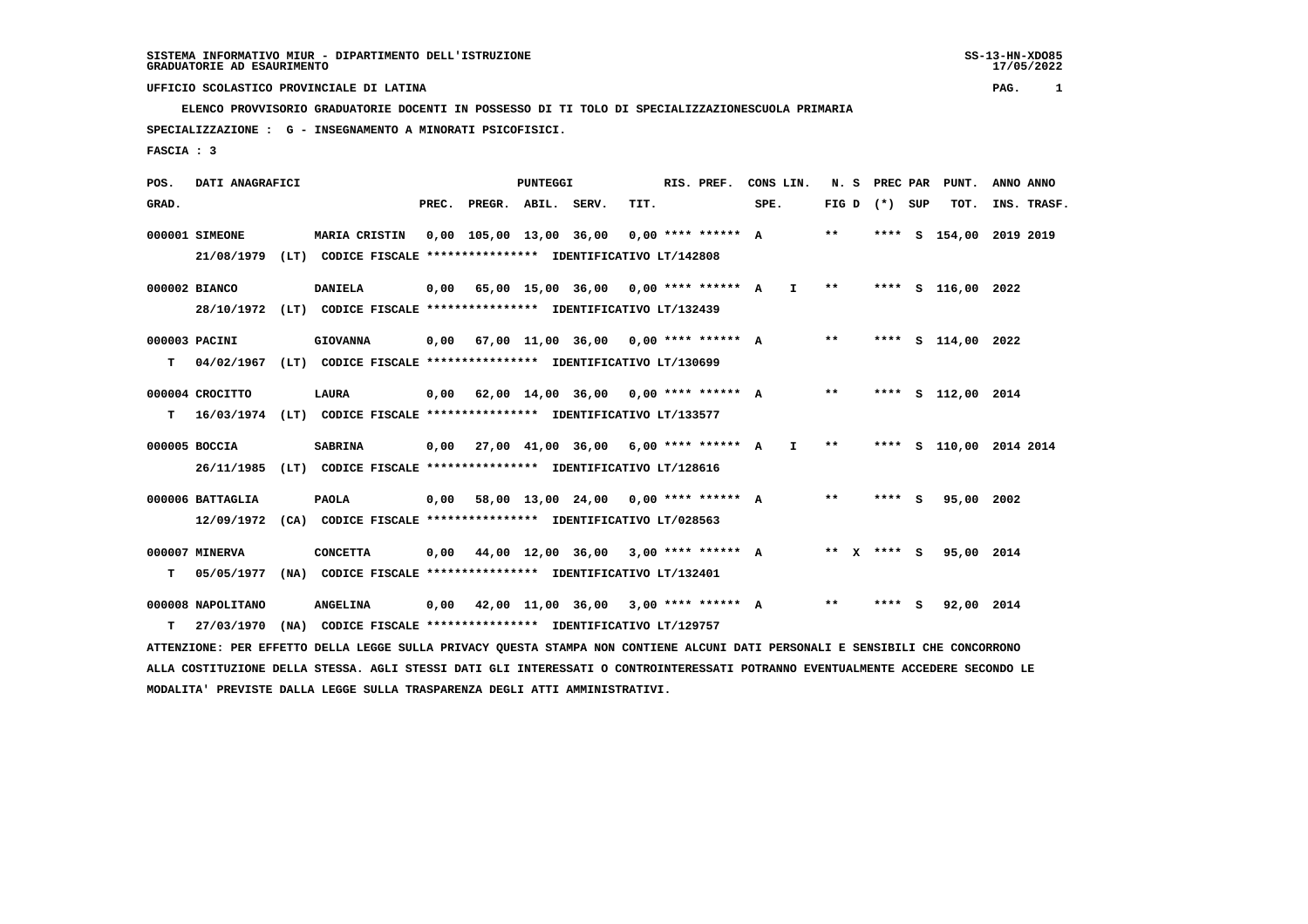**ELENCO PROVVISORIO GRADUATORIE DOCENTI IN POSSESSO DI TI TOLO DI SPECIALIZZAZIONESCUOLA PRIMARIA**

 **SPECIALIZZAZIONE : G - INSEGNAMENTO A MINORATI PSICOFISICI.**

 **FASCIA : 3**

| POS.         | DATI ANAGRAFICI  |      |                                                                                                                               |       |                    | PUNTEGGI          |                                        |      | RIS. PREF.          |      | CONS LIN. | N.S          | PREC PAR          | PUNT.                  | ANNO ANNO |             |
|--------------|------------------|------|-------------------------------------------------------------------------------------------------------------------------------|-------|--------------------|-------------------|----------------------------------------|------|---------------------|------|-----------|--------------|-------------------|------------------------|-----------|-------------|
| GRAD.        |                  |      |                                                                                                                               | PREC. | PREGR. ABIL. SERV. |                   |                                        | TIT. |                     | SPE. |           |              | FIG $D$ $(*)$ SUP | TOT.                   |           | INS. TRASF. |
|              | 000009 RICCIO    |      | ANNA LISA                                                                                                                     | 0,00  |                    | 44,00 11,00 36,00 |                                        |      | $0.00********* A I$ |      |           | $* *$        | **** S            | 91,00 2014             |           |             |
| T.           | 20/03/1981       |      | (NA) CODICE FISCALE **************** IDENTIFICATIVO LT/132038                                                                 |       |                    |                   |                                        |      |                     |      |           |              |                   |                        |           |             |
|              | 000010 VERARDI   |      | <b>MARIA SARA</b>                                                                                                             | 0,00  |                    |                   | 39,00 12,00 36,00 0,00 **** ****** A   |      |                     |      |           | $\star\star$ | ****              | 87,00 2022 2022        |           |             |
| т            | 03/12/1973       |      | (KR) CODICE FISCALE **************** IDENTIFICATIVO LT/326491                                                                 |       |                    |                   |                                        |      |                     |      |           |              |                   |                        |           |             |
|              | 000011 MARROCCO  |      | <b>ROSSELLA</b>                                                                                                               | 0.00  |                    |                   | 36,00 11,00 36,00 0,00 **** ****** A   |      |                     |      |           | $* *$        | **** S            | 83,00 2014             |           |             |
| T.           | 17/06/1979       |      | (LT) CODICE FISCALE **************** IDENTIFICATIVO LT/134929                                                                 |       |                    |                   |                                        |      |                     |      |           |              |                   |                        |           |             |
| 000012 DIANA |                  |      | <b>MARIA</b>                                                                                                                  | 0.00  |                    |                   | $30,00$ 12,00 36,00 0,00 **** ****** A |      |                     |      |           |              | ** x **** S       | 78,00 2022             |           |             |
| т            | 15/07/1971       |      | (NA) CODICE FISCALE **************** IDENTIFICATIVO LT/130046                                                                 |       |                    |                   |                                        |      |                     |      |           |              |                   |                        |           |             |
|              | 000013 MANCINI   |      | <b>GIGLIOLA</b>                                                                                                               | 0,00  |                    |                   | 42,00 11,00 14,00 0,00 **** ****** A   |      |                     |      |           | $***$        | **** S            | 67,00 2014             |           |             |
|              | 06/07/1977       |      | (LT) CODICE FISCALE **************** IDENTIFICATIVO LT/134927                                                                 |       |                    |                   |                                        |      |                     |      |           |              |                   |                        |           |             |
|              | 000014 DANIELE   |      | <b>TERESA</b>                                                                                                                 | 0,00  |                    |                   | 13,00 12,00 36,00 0,00 **** ****** A   |      |                     |      |           | $***$        | **** S            | 61,00 2014             |           |             |
| т            | 15/12/1976       |      | (CE) CODICE FISCALE **************** IDENTIFICATIVO LT/135898                                                                 |       |                    |                   |                                        |      |                     |      |           |              |                   |                        |           |             |
|              | 000015 MAGLIOZZI |      | <b>ANNUNZIATA</b>                                                                                                             | 0,00  |                    |                   | $0.00$ 12.00 36.00 0.00 **** ****** A  |      |                     |      |           | ** $X$       |                   | **** S 48,00 2019 2019 |           |             |
|              |                  |      | 04/10/1971 (LT) CODICE FISCALE *************** IDENTIFICATIVO LT/142695                                                       |       |                    |                   |                                        |      |                     |      |           |              |                   |                        |           |             |
|              | 000016 CHIDDA    |      | MARIANGELA                                                                                                                    | 0,00  |                    |                   | 20,00 13,00 14,00 0,00 **** ****** A   |      |                     |      |           | $***$        | **** S            | 47,00 2014             |           |             |
| т            | 10/05/1983       | (LT) | CODICE FISCALE **************** IDENTIFICATIVO LT/129937                                                                      |       |                    |                   |                                        |      |                     |      |           |              |                   |                        |           |             |
|              |                  |      | ATTENZIONE: PER EFFETTO DELLA LEGGE SULLA PRIVACY QUESTA STAMPA NON CONTIENE ALCUNI DATI PERSONALI E SENSIBILI CHE CONCORRONO |       |                    |                   |                                        |      |                     |      |           |              |                   |                        |           |             |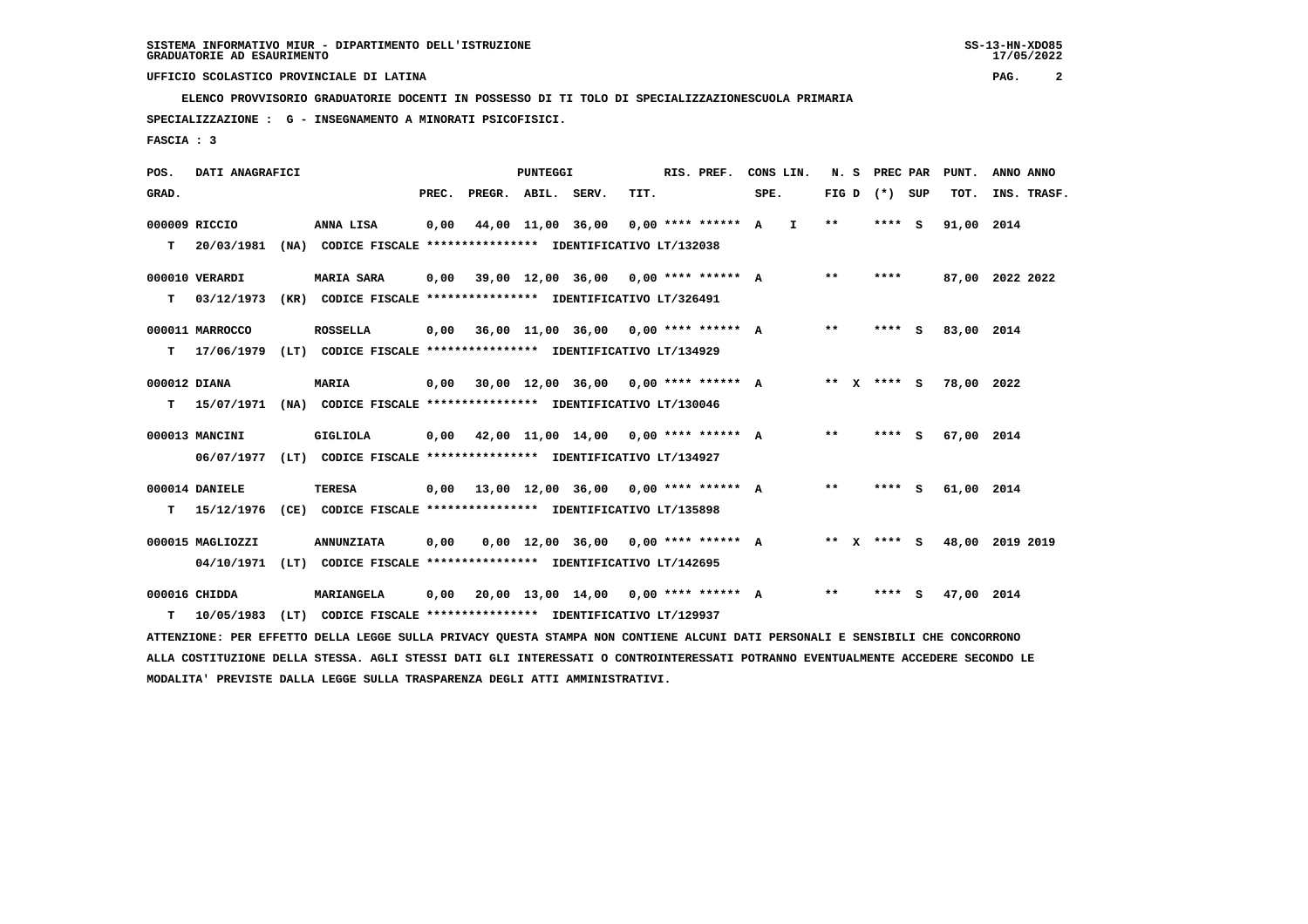**ELENCO PROVVISORIO GRADUATORIE DOCENTI IN POSSESSO DI TI TOLO DI SPECIALIZZAZIONESCUOLA PRIMARIA**

 **SPECIALIZZAZIONE : G - INSEGNAMENTO A MINORATI PSICOFISICI.**

 **FASCIA : 3**

| POS.  | DATI ANAGRAFICI    |                                 |       |        | PUNTEGGI |                  | RIS. PREF.               | CONS LIN. |             |         |     | N. S PREC PAR PUNT. ANNO ANNO |           |             |
|-------|--------------------|---------------------------------|-------|--------|----------|------------------|--------------------------|-----------|-------------|---------|-----|-------------------------------|-----------|-------------|
| GRAD. |                    |                                 | PREC. | PREGR. | ABIL.    | SERV.            | TIT.                     | SPE.      | $FIG D (*)$ |         | SUP | тот.                          |           | INS. TRASF. |
|       | 000017 SANTUCCI    | <b>MARTA</b>                    | 0.00  |        |          | 0,00 13,00 24,00 | $0.00$ **** ****** A     |           | $* *$       | $***$ S |     | 37.00                         | 2019 2019 |             |
|       | (BG)<br>27/09/1980 | CODICE FISCALE **************** |       |        |          |                  | IDENTIFICATIVO LT/142831 |           |             |         |     |                               |           |             |
|       |                    |                                 |       |        |          |                  |                          |           |             |         |     |                               |           |             |

 **000018 CASCONI MICHELA 0,00 21,00 0,00 0,00 0,00 \*\*\*\* \*\*\*\*\*\* A \*\* \*\*\*\* S 21,00 2019 2019 15/01/1975 (LT) CODICE FISCALE \*\*\*\*\*\*\*\*\*\*\*\*\*\*\*\* IDENTIFICATIVO LT/142705**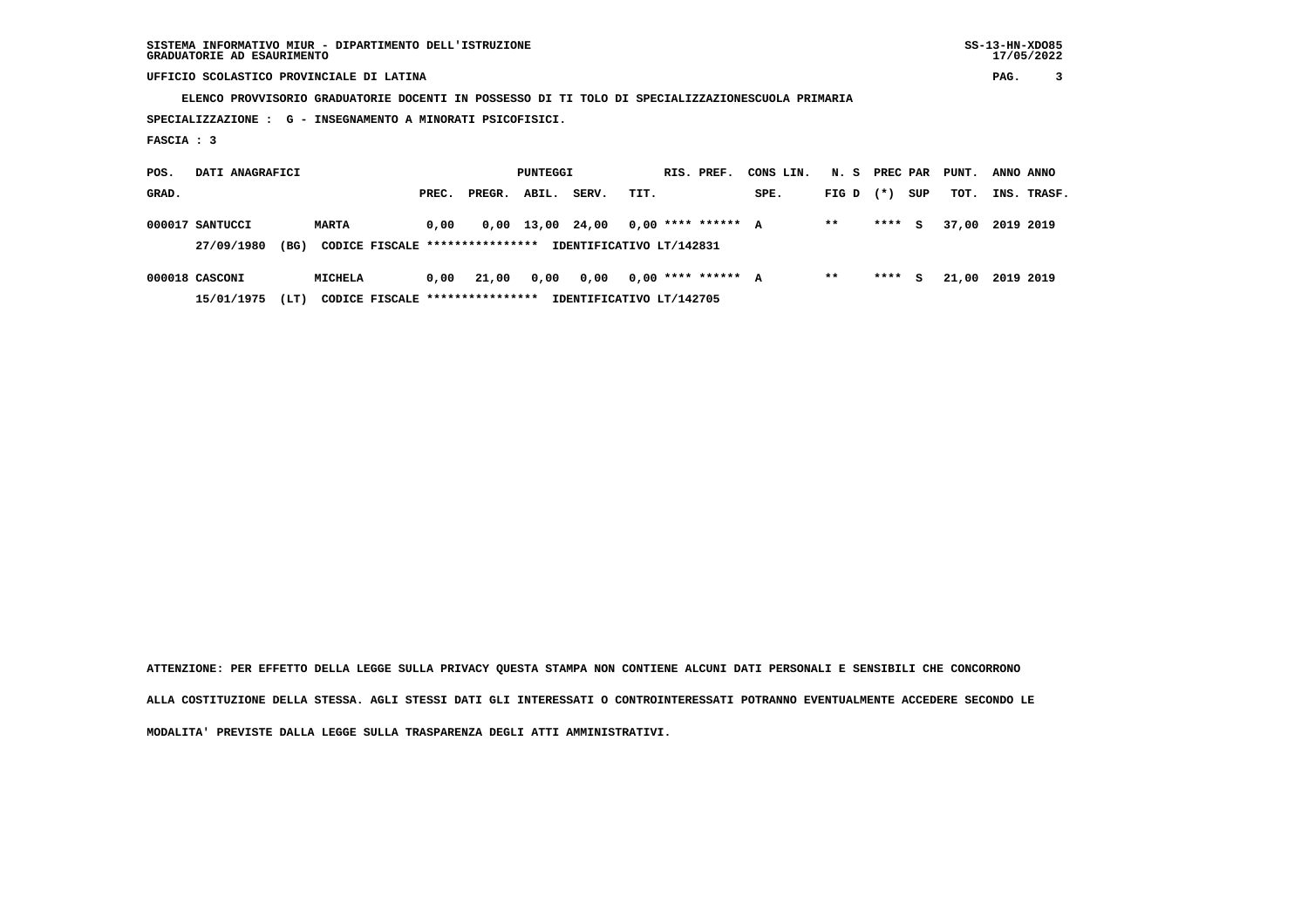**ELENCO PROVVISORIO GRADUATORIE DOCENTI IN POSSESSO DI TI TOLO DI SPECIALIZZAZIONESCUOLA PRIMARIA**

 **SPECIALIZZAZIONE : G - INSEGNAMENTO A MINORATI PSICOFISICI.**

 **FASCIA : 3**

| POS.         | DATI ANAGRAFICI |      |                                                          |       |                                             | <b>PUNTEGGI</b> |                                       |      | RIS. PREF. | CONS LIN.    |              | N. S PREC PAR |     | PUNT. | ANNO ANNO   |
|--------------|-----------------|------|----------------------------------------------------------|-------|---------------------------------------------|-----------------|---------------------------------------|------|------------|--------------|--------------|---------------|-----|-------|-------------|
| GRAD.        |                 |      |                                                          | PREC. | PREGR.                                      | ABIL.           | SERV.                                 | TIT. |            | SPE.         | FIG D        | $(*)$         | SUP | TOT.  | INS. TRASF. |
|              | 000019 CIORRA   |      | <b>KATIA</b>                                             | 0,00  | 53,00                                       |                 | $0,00$ 36,00 0,00 **** ****** R       |      |            |              | $* *$        | $***$ S       |     | 89,00 | 2022 2022   |
| т            | 23/09/1977      | (LT) | CODICE FISCALE **************** IDENTIFICATIVO LT/326463 |       |                                             |                 |                                       |      |            |              |              |               |     |       |             |
|              | 000020 MANTUANO |      | CARLO                                                    |       | $0,00$ 26,00 13,00 48,00 0,00 **** ****** R |                 |                                       |      |            |              | $***$ X      | **** S        |     | 87,00 | 2014 2003   |
|              | 11/06/1966      | (LT) | CODICE FISCALE **************** IDENTIFICATIVO LT/030783 |       |                                             |                 |                                       |      |            |              |              |               |     |       |             |
| 000021 MANZO |                 |      | <b>RITA</b>                                              |       | 0,00 35,00                                  |                 | 6,00 28,00 3,00 **** ****** R         |      |            |              | ** X         | **** S        |     | 72,00 | 2007        |
| s            | 30/12/1981      | (LT) | CODICE FISCALE **************** IDENTIFICATIVO LT/037740 |       |                                             |                 |                                       |      |            |              |              |               |     |       |             |
| 000022 NESCA |                 |      | TERESA                                                   |       | $0,00$ 43,00                                |                 | $6,00$ 12,00 0,00 **** ****** R       |      |            |              | $* *$        | ****          | - S | 61,00 | 2007        |
| s            | 04/10/1976      | (LT) | CODICE FISCALE **************** IDENTIFICATIVO LT/037667 |       |                                             |                 |                                       |      |            |              |              |               |     |       |             |
|              | 000023 CRISPINO |      | <b>FRANCESCA</b>                                         | 0,00  |                                             |                 | $0,00$ 15,00 24,00 3,00 **** ****** R |      |            | $\mathbf{I}$ | $\star\star$ | $***$ S       |     | 42,00 | 2022 2022   |
|              | 06/11/1978      | (MA) | CODICE FISCALE **************** IDENTIFICATIVO LT/326480 |       |                                             |                 |                                       |      |            |              |              |               |     |       |             |

 **ATTENZIONE: PER EFFETTO DELLA LEGGE SULLA PRIVACY QUESTA STAMPA NON CONTIENE ALCUNI DATI PERSONALI E SENSIBILI CHE CONCORRONO ALLA COSTITUZIONE DELLA STESSA. AGLI STESSI DATI GLI INTERESSATI O CONTROINTERESSATI POTRANNO EVENTUALMENTE ACCEDERE SECONDO LE**

 **MODALITA' PREVISTE DALLA LEGGE SULLA TRASPARENZA DEGLI ATTI AMMINISTRATIVI.**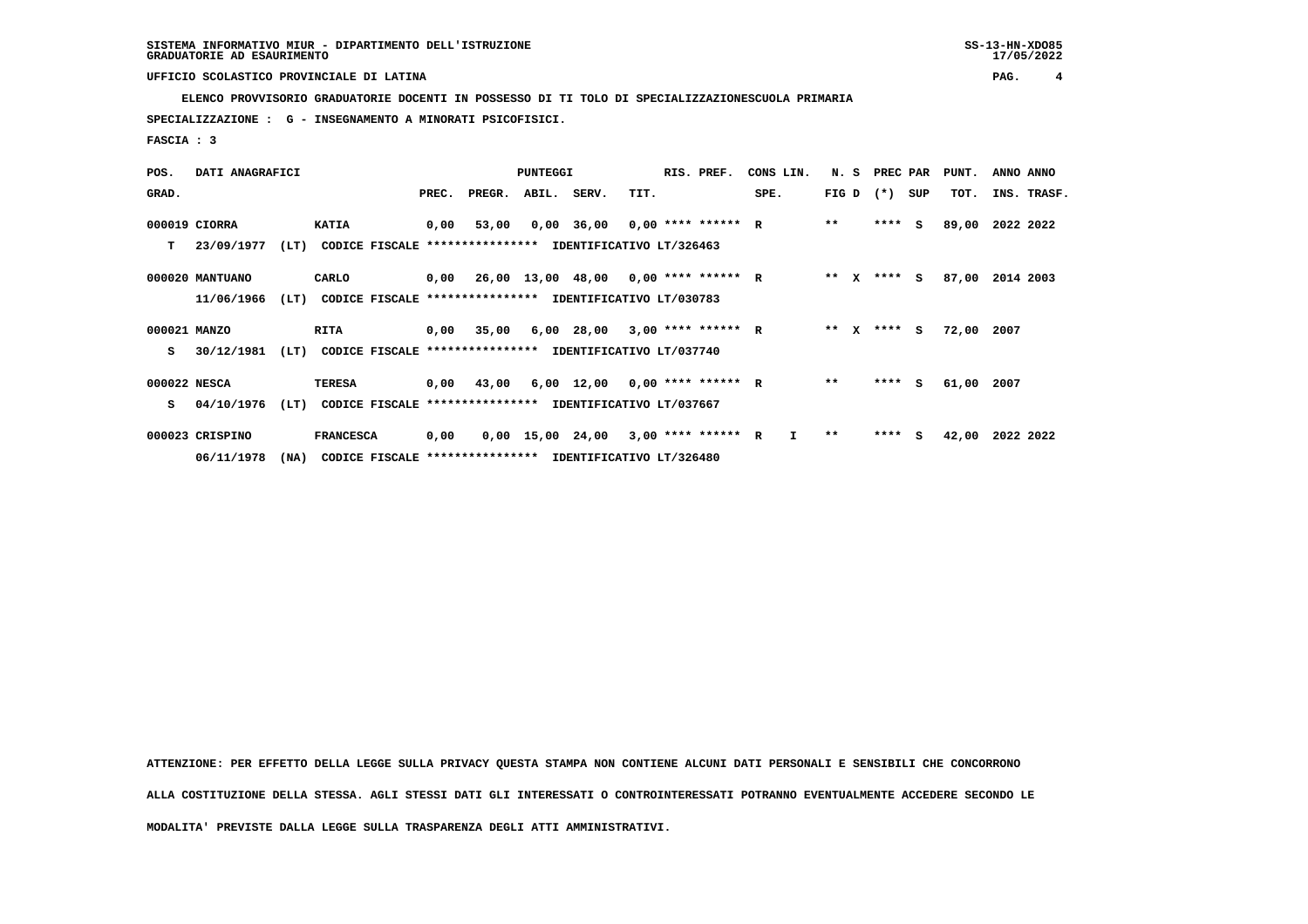**ELENCO PROVVISORIO GRADUATORIE DOCENTI IN POSSESSO DI TI TOLO DI SPECIALIZZAZIONESCUOLA PRIMARIA**

 **SPECIALIZZAZIONE : H - INSEGNAMENTO A MINORATI DELLA VISTA.**

 **FASCIA : 3**

| POS.  | DATI ANAGRAFICI   |                                                                                                                               |                          | PUNTEGGI |                                                  |      | RIS. PREF. |      | CONS LIN.    |       |                 | N. S PREC PAR PUNT.     | ANNO ANNO   |
|-------|-------------------|-------------------------------------------------------------------------------------------------------------------------------|--------------------------|----------|--------------------------------------------------|------|------------|------|--------------|-------|-----------------|-------------------------|-------------|
| GRAD. |                   |                                                                                                                               | PREC. PREGR. ABIL. SERV. |          |                                                  | TIT. |            | SPE. |              |       | FIG D $(*)$ SUP | TOT.                    | INS. TRASF. |
|       | 000001 SIMEONE    | MARIA CRISTIN 0,00 105,00 13,00 36,00 0,00 **** ****** A                                                                      |                          |          |                                                  |      |            |      |              | $***$ |                 | **** S 154,00 2019 2019 |             |
|       |                   | 21/08/1979 (LT) CODICE FISCALE **************** IDENTIFICATIVO LT/142808                                                      |                          |          |                                                  |      |            |      |              |       |                 |                         |             |
|       | 000002 BIANCO     | <b>DANIELA</b>                                                                                                                |                          |          | $0,00$ 65,00 15,00 36,00 0,00 **** ****** A I ** |      |            |      |              |       |                 | **** S 116,00 2022      |             |
|       |                   | 28/10/1972 (LT) CODICE FISCALE **************** IDENTIFICATIVO LT/132439                                                      |                          |          |                                                  |      |            |      |              |       |                 |                         |             |
|       | 000003 PACINI     | <b>GIOVANNA</b>                                                                                                               |                          |          | $0,00$ 67,00 11,00 36,00 0,00 **** ****** A      |      |            |      |              | $***$ |                 | **** S 114,00 2022      |             |
| T.    |                   | 04/02/1967 (LT) CODICE FISCALE **************** IDENTIFICATIVO LT/130699                                                      |                          |          |                                                  |      |            |      |              |       |                 |                         |             |
|       | 000004 CROCITTO   | LAURA                                                                                                                         |                          |          | $0,00$ 62,00 14,00 36,00 0,00 **** ****** A      |      |            |      |              | $**$  |                 | **** S 112,00 2014      |             |
|       |                   | T 16/03/1974 (LT) CODICE FISCALE **************** IDENTIFICATIVO LT/133577                                                    |                          |          |                                                  |      |            |      |              |       |                 |                         |             |
|       |                   |                                                                                                                               |                          |          |                                                  |      |            |      |              |       |                 |                         |             |
|       | 000005 BOCCIA     | <b>SABRINA</b>                                                                                                                |                          |          | $0,00$ 27,00 41,00 36,00 6,00 **** ****** A      |      |            |      | $\mathbf{I}$ | $***$ |                 | **** S 110,00 2014 2014 |             |
|       | 26/11/1985        | (LT) CODICE FISCALE **************** IDENTIFICATIVO LT/128616                                                                 |                          |          |                                                  |      |            |      |              |       |                 |                         |             |
|       | 000006 BATTAGLIA  | <b>PAOLA</b>                                                                                                                  |                          |          | $0,00$ 58,00 13,00 24,00 0,00 **** ****** A      |      |            |      |              | $***$ | $***$ S         | 95,00 2002              |             |
|       |                   | 12/09/1972 (CA) CODICE FISCALE **************** IDENTIFICATIVO LT/028563                                                      |                          |          |                                                  |      |            |      |              |       |                 |                         |             |
|       | 000007 MINERVA    | <b>CONCETTA</b>                                                                                                               |                          |          | $0.00$ 44.00 12.00 36.00 3.00 **** ****** A      |      |            |      |              |       |                 | ** X **** S 95,00 2014  |             |
| т     | 05/05/1977        | (NA) CODICE FISCALE **************** IDENTIFICATIVO LT/132401                                                                 |                          |          |                                                  |      |            |      |              |       |                 |                         |             |
|       |                   |                                                                                                                               |                          |          |                                                  |      |            |      |              |       |                 |                         |             |
|       | 000008 NAPOLITANO | <b>ANGELINA</b>                                                                                                               |                          |          | $0,00$ 42,00 11,00 36,00 3,00 **** ****** A      |      |            |      |              | $***$ | **** S          | 92,00 2014              |             |
| т     | 27/03/1970        | (NA) CODICE FISCALE **************** IDENTIFICATIVO LT/129757                                                                 |                          |          |                                                  |      |            |      |              |       |                 |                         |             |
|       |                   | ATTENZIONE: PER EFFETTO DELLA LEGGE SULLA PRIVACY QUESTA STAMPA NON CONTIENE ALCUNI DATI PERSONALI E SENSIBILI CHE CONCORRONO |                          |          |                                                  |      |            |      |              |       |                 |                         |             |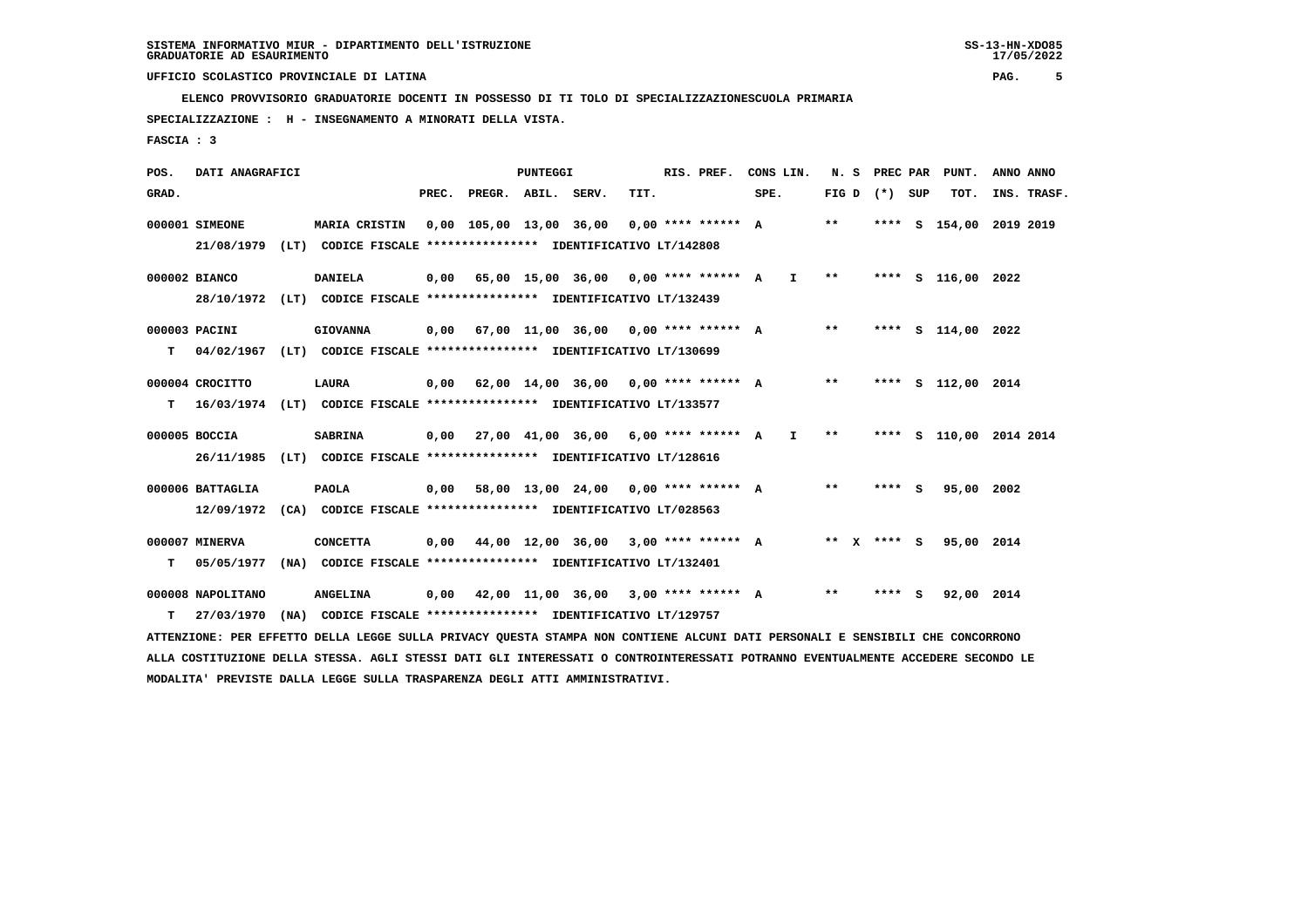**ELENCO PROVVISORIO GRADUATORIE DOCENTI IN POSSESSO DI TI TOLO DI SPECIALIZZAZIONESCUOLA PRIMARIA**

 **SPECIALIZZAZIONE : H - INSEGNAMENTO A MINORATI DELLA VISTA.**

 **FASCIA : 3**

| POS.         | DATI ANAGRAFICI  |      |                                                                                                                               |       |                    | PUNTEGGI          |                                        |      | RIS. PREF.             |      | CONS LIN. | N. S  | PREC PAR          | PUNT.           | ANNO ANNO |             |
|--------------|------------------|------|-------------------------------------------------------------------------------------------------------------------------------|-------|--------------------|-------------------|----------------------------------------|------|------------------------|------|-----------|-------|-------------------|-----------------|-----------|-------------|
| GRAD.        |                  |      |                                                                                                                               | PREC. | PREGR. ABIL. SERV. |                   |                                        | TIT. |                        | SPE. |           |       | FIG $D$ $(*)$ SUP | TOT.            |           | INS. TRASF. |
|              | 000009 RICCIO    |      | ANNA LISA                                                                                                                     | 0,00  |                    | 44,00 11,00 36,00 |                                        |      | $0.00$ **** ****** A I |      |           | $* *$ | **** S            | 91,00 2014      |           |             |
| т            | 20/03/1981       |      | (NA) CODICE FISCALE **************** IDENTIFICATIVO LT/132038                                                                 |       |                    |                   |                                        |      |                        |      |           |       |                   |                 |           |             |
|              | 000010 VERARDI   |      | <b>MARIA SARA</b>                                                                                                             | 0,00  |                    |                   | 39,00 12,00 36,00                      |      | $0.00$ **** ****** A   |      |           | $***$ | ****              | 87,00 2022 2022 |           |             |
| т            | 03/12/1973       |      | (KR) CODICE FISCALE **************** IDENTIFICATIVO LT/326491                                                                 |       |                    |                   |                                        |      |                        |      |           |       |                   |                 |           |             |
|              | 000011 MARROCCO  |      | <b>ROSSELLA</b>                                                                                                               | 0,00  |                    |                   | 36,00 11,00 36,00 0,00 **** ****** A   |      |                        |      |           | $***$ | **** S            | 83,00 2014      |           |             |
| т            | 17/06/1979       |      | (LT) CODICE FISCALE **************** IDENTIFICATIVO LT/134929                                                                 |       |                    |                   |                                        |      |                        |      |           |       |                   |                 |           |             |
| 000012 DIANA |                  |      | <b>MARIA</b>                                                                                                                  | 0,00  |                    |                   | 30,00 12,00 36,00 0,00 **** ****** A   |      |                        |      |           |       | ** x **** S       | 78,00 2022      |           |             |
| т            | 15/07/1971       |      | (NA) CODICE FISCALE **************** IDENTIFICATIVO LT/130046                                                                 |       |                    |                   |                                        |      |                        |      |           |       |                   |                 |           |             |
|              | 000013 MANCINI   |      | <b>GIGLIOLA</b>                                                                                                               | 0,00  |                    |                   | 42,00 11,00 14,00 0,00 **** ****** A   |      |                        |      |           | $* *$ | **** S            | 67,00 2014      |           |             |
|              | 06/07/1977       |      | (LT) CODICE FISCALE **************** IDENTIFICATIVO LT/134927                                                                 |       |                    |                   |                                        |      |                        |      |           |       |                   |                 |           |             |
|              | 000014 DANIELE   |      | <b>TERESA</b>                                                                                                                 | 0.00  |                    |                   | 13,00 12,00 36,00 0,00 **** ****** A   |      |                        |      |           | $* *$ | **** S            | 61,00 2014      |           |             |
| т            | 15/12/1976       |      | (CE) CODICE FISCALE **************** IDENTIFICATIVO LT/135898                                                                 |       |                    |                   |                                        |      |                        |      |           |       |                   |                 |           |             |
|              | 000015 MAGLIOZZI |      | <b>ANNUNZIATA</b>                                                                                                             | 0,00  |                    |                   | $0,00$ 12,00 36,00 0,00 **** ****** A  |      |                        |      |           |       | ** x **** s       | 48,00 2019 2019 |           |             |
|              |                  |      | 04/10/1971 (LT) CODICE FISCALE **************** IDENTIFICATIVO LT/142695                                                      |       |                    |                   |                                        |      |                        |      |           |       |                   |                 |           |             |
|              | 000016 CHIDDA    |      | MARIANGELA                                                                                                                    | 0,00  |                    |                   | $20,00$ 13,00 14,00 0,00 **** ****** A |      |                        |      |           | $* *$ | **** S            | 47,00 2014      |           |             |
| т            | 10/05/1983       | (LT) | CODICE FISCALE **************** IDENTIFICATIVO LT/129937                                                                      |       |                    |                   |                                        |      |                        |      |           |       |                   |                 |           |             |
|              |                  |      | ATTENZIONE: PER EFFETTO DELLA LEGGE SULLA PRIVACY QUESTA STAMPA NON CONTIENE ALCUNI DATI PERSONALI E SENSIBILI CHE CONCORRONO |       |                    |                   |                                        |      |                        |      |           |       |                   |                 |           |             |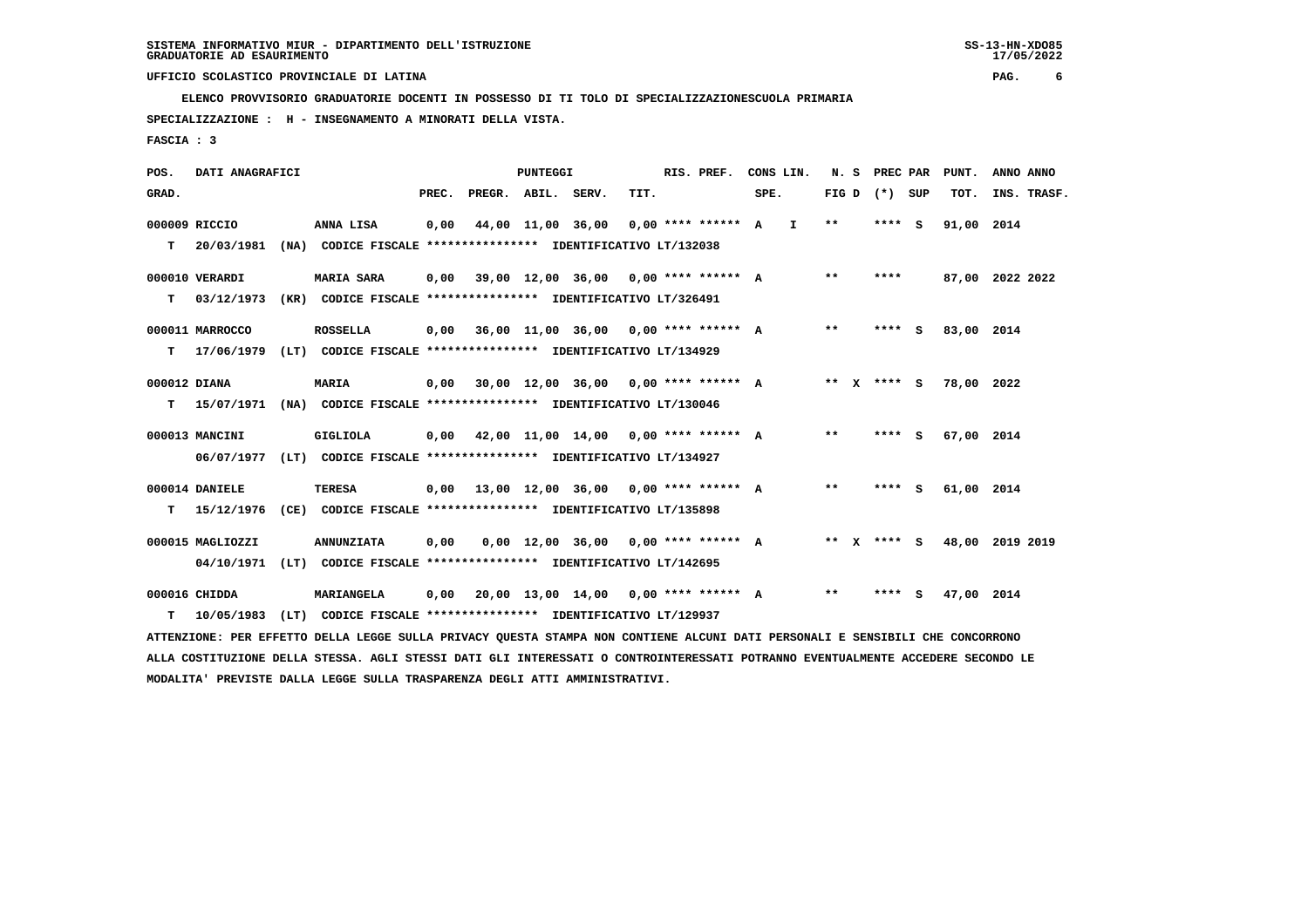**ELENCO PROVVISORIO GRADUATORIE DOCENTI IN POSSESSO DI TI TOLO DI SPECIALIZZAZIONESCUOLA PRIMARIA**

 **SPECIALIZZAZIONE : H - INSEGNAMENTO A MINORATI DELLA VISTA.**

 **FASCIA : 3**

| POS.  | DATI ANAGRAFICI    |                                 |       |        | PUNTEGGI |                  | RIS. PREF.               | CONS LIN. |             |         |     | N. S PREC PAR PUNT. ANNO ANNO |           |             |
|-------|--------------------|---------------------------------|-------|--------|----------|------------------|--------------------------|-----------|-------------|---------|-----|-------------------------------|-----------|-------------|
| GRAD. |                    |                                 | PREC. | PREGR. | ABIL.    | SERV.            | TIT.                     | SPE.      | $FIG D (*)$ |         | SUP | тот.                          |           | INS. TRASF. |
|       | 000017 SANTUCCI    | <b>MARTA</b>                    | 0.00  |        |          | 0,00 13,00 24,00 | $0.00$ **** ****** A     |           | $* *$       | $***$ S |     | 37.00                         | 2019 2019 |             |
|       | (BG)<br>27/09/1980 | CODICE FISCALE **************** |       |        |          |                  | IDENTIFICATIVO LT/142831 |           |             |         |     |                               |           |             |
|       |                    |                                 |       |        |          |                  |                          |           |             |         |     |                               |           |             |

 **000018 CASCONI MICHELA 0,00 21,00 0,00 0,00 0,00 \*\*\*\* \*\*\*\*\*\* A \*\* \*\*\*\* S 21,00 2019 2019 15/01/1975 (LT) CODICE FISCALE \*\*\*\*\*\*\*\*\*\*\*\*\*\*\*\* IDENTIFICATIVO LT/142705**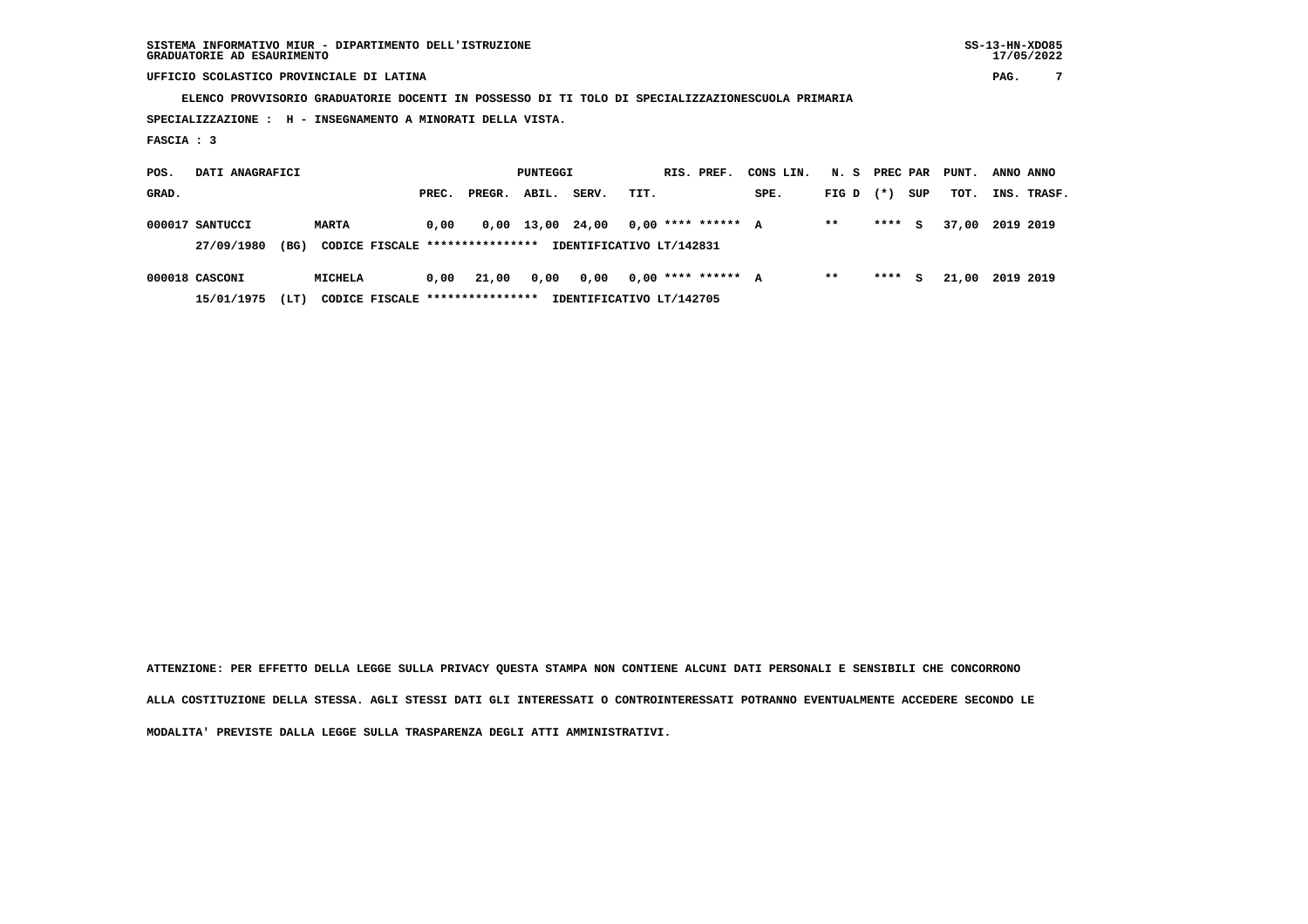**ELENCO PROVVISORIO GRADUATORIE DOCENTI IN POSSESSO DI TI TOLO DI SPECIALIZZAZIONESCUOLA PRIMARIA**

 **SPECIALIZZAZIONE : H - INSEGNAMENTO A MINORATI DELLA VISTA.**

 **FASCIA : 3**

| POS.         | DATI ANAGRAFICI |      |                                                          |       |                                             | <b>PUNTEGGI</b> |                                       |      | RIS. PREF. | CONS LIN.    |        | N. S PREC PAR |     | PUNT. | ANNO ANNO   |
|--------------|-----------------|------|----------------------------------------------------------|-------|---------------------------------------------|-----------------|---------------------------------------|------|------------|--------------|--------|---------------|-----|-------|-------------|
| GRAD.        |                 |      |                                                          | PREC. | PREGR.                                      | ABIL.           | SERV.                                 | TIT. |            | SPE.         | FIG D  | $(* )$        | SUP | TOT.  | INS. TRASF. |
|              | 000019 CIORRA   |      | <b>KATIA</b>                                             | 0,00  | 53,00                                       |                 | $0,00$ 36,00 0,00 **** ****** R       |      |            |              | $***$  | $***$ S       |     | 89,00 | 2022 2022   |
| т            | 23/09/1977      | (LT) | CODICE FISCALE **************** IDENTIFICATIVO LT/326463 |       |                                             |                 |                                       |      |            |              |        |               |     |       |             |
|              | 000020 MANTUANO |      | CARLO                                                    |       | $0,00$ 26,00 13,00 48,00 0,00 **** ****** R |                 |                                       |      |            |              | ** X   | **** S        |     | 87,00 | 2014 2003   |
|              | 11/06/1966      | (LT) | CODICE FISCALE **************** IDENTIFICATIVO LT/030783 |       |                                             |                 |                                       |      |            |              |        |               |     |       |             |
| 000021 MANZO |                 |      | RITA                                                     |       | 0,00 35,00                                  |                 | 6,00 28,00 3,00 **** ****** R         |      |            |              | ** $X$ | **** S        |     | 72,00 | 2007        |
| s            | 30/12/1981      | (LT) | CODICE FISCALE **************** IDENTIFICATIVO LT/037740 |       |                                             |                 |                                       |      |            |              |        |               |     |       |             |
| 000022 NESCA |                 |      | TERESA                                                   |       | $0,00$ 43,00                                |                 | $6,00$ 12,00 0,00 **** ****** R       |      |            |              | $* *$  | $***$ S       |     | 61,00 | 2007        |
| s            | 04/10/1976      | (LT) | CODICE FISCALE **************** IDENTIFICATIVO LT/037667 |       |                                             |                 |                                       |      |            |              |        |               |     |       |             |
|              | 000023 CRISPINO |      | <b>FRANCESCA</b>                                         | 0,00  |                                             |                 | $0,00$ 15,00 24,00 3,00 **** ****** R |      |            | $\mathbf{I}$ | $***$  | **** S        |     | 42,00 | 2022 2022   |
|              | 06/11/1978      | (NA) | CODICE FISCALE **************** IDENTIFICATIVO LT/326480 |       |                                             |                 |                                       |      |            |              |        |               |     |       |             |

 **ATTENZIONE: PER EFFETTO DELLA LEGGE SULLA PRIVACY QUESTA STAMPA NON CONTIENE ALCUNI DATI PERSONALI E SENSIBILI CHE CONCORRONO ALLA COSTITUZIONE DELLA STESSA. AGLI STESSI DATI GLI INTERESSATI O CONTROINTERESSATI POTRANNO EVENTUALMENTE ACCEDERE SECONDO LE**

 **MODALITA' PREVISTE DALLA LEGGE SULLA TRASPARENZA DEGLI ATTI AMMINISTRATIVI.**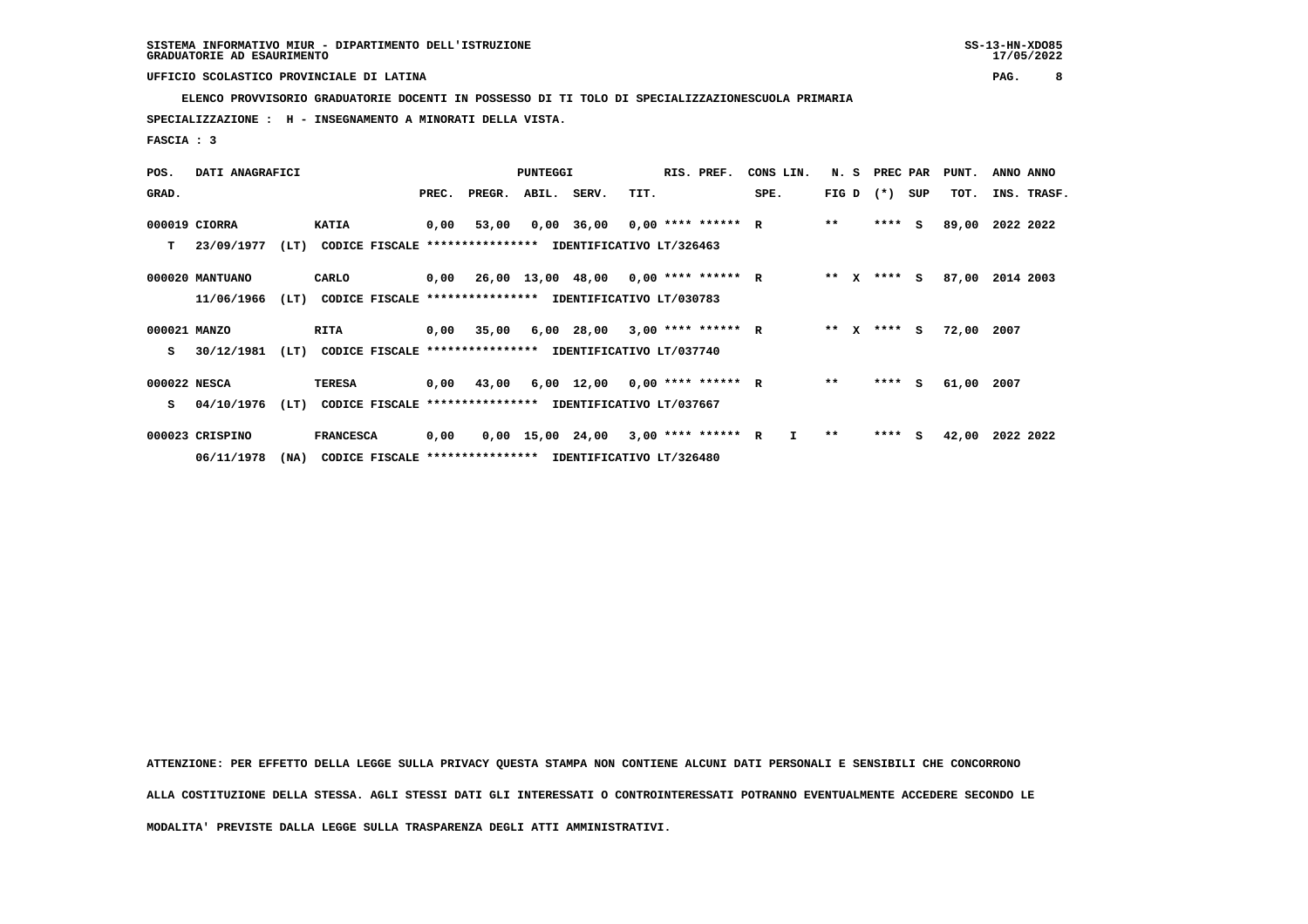**ELENCO PROVVISORIO GRADUATORIE DOCENTI IN POSSESSO DI TI TOLO DI SPECIALIZZAZIONESCUOLA PRIMARIA**

 **SPECIALIZZAZIONE : I - INSEGNAMENTO A MINORATI DELL'UDITO.**

 **FASCIA : 3**

| POS.  | DATI ANAGRAFICI   |                                                                                                                               |                          | <b>PUNTEGGI</b> |                                             |      | RIS. PREF. |      | CONS LIN.     | N.S   |                 | PREC PAR PUNT.          |           | ANNO ANNO   |
|-------|-------------------|-------------------------------------------------------------------------------------------------------------------------------|--------------------------|-----------------|---------------------------------------------|------|------------|------|---------------|-------|-----------------|-------------------------|-----------|-------------|
| GRAD. |                   |                                                                                                                               | PREC. PREGR. ABIL. SERV. |                 |                                             | TIT. |            | SPE. |               |       | FIG D $(*)$ SUP | TOT.                    |           | INS. TRASF. |
|       | 000001 SIMEONE    | <b>MARIA CRISTIN</b>                                                                                                          |                          |                 | 0,00 105,00 13,00 36,00 0,00 **** ****** A  |      |            |      |               | $* *$ |                 | **** S 154,00           | 2019 2019 |             |
|       | 21/08/1979        | (LT) CODICE FISCALE **************** IDENTIFICATIVO LT/142808                                                                 |                          |                 |                                             |      |            |      |               |       |                 |                         |           |             |
|       | 000002 BIANCO     | <b>DANIELA</b>                                                                                                                |                          |                 | $0,00$ 65,00 15,00 36,00 0,00 **** ****** A |      |            |      | $\mathbf{I}$  | $***$ |                 | **** S 116,00 2022      |           |             |
|       |                   | 28/10/1972 (LT) CODICE FISCALE **************** IDENTIFICATIVO LT/132439                                                      |                          |                 |                                             |      |            |      |               |       |                 |                         |           |             |
|       | 000003 PACINI     | <b>GIOVANNA</b>                                                                                                               |                          |                 | 0,00 67,00 11,00 36,00 0,00 **** ****** A   |      |            |      |               | $**$  |                 | **** S 114,00 2022      |           |             |
| т     | 04/02/1967        | (LT) CODICE FISCALE **************** IDENTIFICATIVO LT/130699                                                                 |                          |                 |                                             |      |            |      |               |       |                 |                         |           |             |
|       |                   |                                                                                                                               |                          |                 |                                             |      |            |      |               |       |                 |                         |           |             |
|       | 000004 CROCITTO   | LAURA                                                                                                                         |                          |                 | 0,00 62,00 14,00 36,00 0,00 **** ****** A   |      |            |      |               | $***$ |                 | **** S 112,00 2014      |           |             |
| т     |                   | 16/03/1974 (LT) CODICE FISCALE *************** IDENTIFICATIVO LT/133577                                                       |                          |                 |                                             |      |            |      |               |       |                 |                         |           |             |
|       | 000005 BOCCIA     | <b>SABRINA</b>                                                                                                                |                          |                 | $0,00$ 27,00 41,00 36,00 6,00 **** ****** A |      |            |      | $\mathbf{I}$  | $* *$ |                 | **** S 110,00 2014 2014 |           |             |
|       | 26/11/1985        | (LT) CODICE FISCALE **************** IDENTIFICATIVO LT/128616                                                                 |                          |                 |                                             |      |            |      |               |       |                 |                         |           |             |
|       | 000006 BATTAGLIA  | <b>PAOLA</b>                                                                                                                  |                          |                 | $0,00$ 58,00 13,00 24,00 0,00 **** ****** A |      |            |      |               | $**$  | **** $S$        | 95,00 2002              |           |             |
|       |                   | 12/09/1972 (CA) CODICE FISCALE *************** IDENTIFICATIVO LT/028563                                                       |                          |                 |                                             |      |            |      |               |       |                 |                         |           |             |
|       |                   |                                                                                                                               |                          |                 |                                             |      |            |      |               |       |                 |                         |           |             |
|       | 000007 MINERVA    | <b>CONCETTA</b>                                                                                                               |                          |                 | $0,00$ 44,00 12,00 36,00 3,00 **** ****** A |      |            |      | ** $X$ **** S |       |                 | 95,00 2014              |           |             |
| т     | 05/05/1977        | (NA) CODICE FISCALE **************** IDENTIFICATIVO LT/132401                                                                 |                          |                 |                                             |      |            |      |               |       |                 |                         |           |             |
|       | 000008 NAPOLITANO | <b>ANGELINA</b>                                                                                                               |                          |                 | $0,00$ 42,00 11,00 36,00 3,00 **** ****** A |      |            |      |               | $* *$ | **** S          | 92,00 2014              |           |             |
| т     | 27/03/1970        | (NA) CODICE FISCALE **************** IDENTIFICATIVO LT/129757                                                                 |                          |                 |                                             |      |            |      |               |       |                 |                         |           |             |
|       |                   | ATTENZIONE: PER EFFETTO DELLA LEGGE SULLA PRIVACY QUESTA STAMPA NON CONTIENE ALCUNI DATI PERSONALI E SENSIBILI CHE CONCORRONO |                          |                 |                                             |      |            |      |               |       |                 |                         |           |             |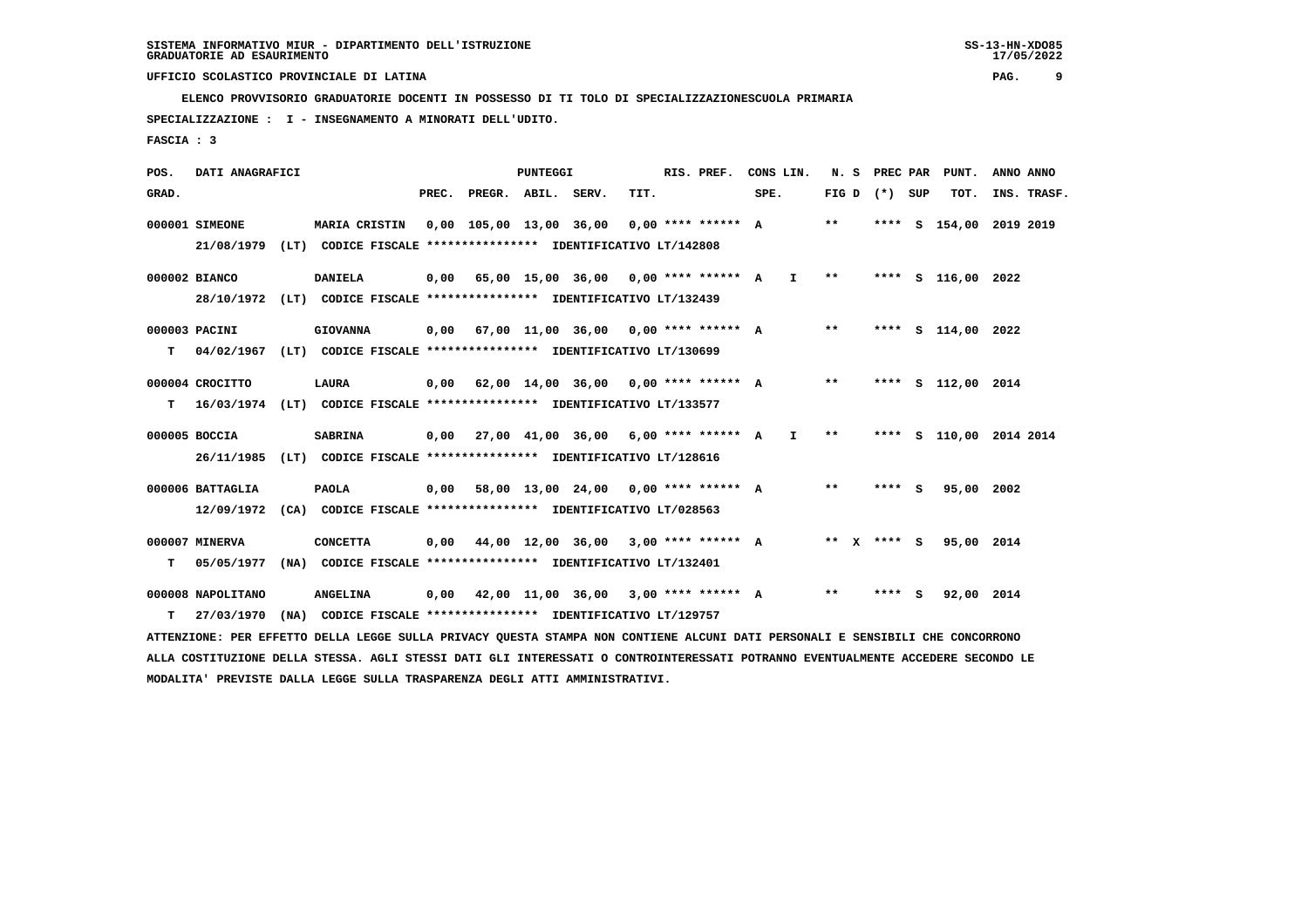**ELENCO PROVVISORIO GRADUATORIE DOCENTI IN POSSESSO DI TI TOLO DI SPECIALIZZAZIONESCUOLA PRIMARIA**

 **SPECIALIZZAZIONE : I - INSEGNAMENTO A MINORATI DELL'UDITO.**

 **FASCIA : 3**

| POS.         | DATI ANAGRAFICI  |      |                                                                                                                               |       |                    | PUNTEGGI          |                                        |      | RIS. PREF.          |      | CONS LIN. | N.S          | PREC PAR          | PUNT.                  | ANNO ANNO |             |
|--------------|------------------|------|-------------------------------------------------------------------------------------------------------------------------------|-------|--------------------|-------------------|----------------------------------------|------|---------------------|------|-----------|--------------|-------------------|------------------------|-----------|-------------|
| GRAD.        |                  |      |                                                                                                                               | PREC. | PREGR. ABIL. SERV. |                   |                                        | TIT. |                     | SPE. |           |              | FIG $D$ $(*)$ SUP | TOT.                   |           | INS. TRASF. |
|              | 000009 RICCIO    |      | ANNA LISA                                                                                                                     | 0,00  |                    | 44,00 11,00 36,00 |                                        |      | $0.00********* A I$ |      |           | $* *$        | **** S            | 91,00 2014             |           |             |
| T.           | 20/03/1981       |      | (NA) CODICE FISCALE **************** IDENTIFICATIVO LT/132038                                                                 |       |                    |                   |                                        |      |                     |      |           |              |                   |                        |           |             |
|              | 000010 VERARDI   |      | <b>MARIA SARA</b>                                                                                                             | 0,00  |                    |                   | 39,00 12,00 36,00 0,00 **** ****** A   |      |                     |      |           | $\star\star$ | ****              | 87,00 2022 2022        |           |             |
| т            | 03/12/1973       |      | (KR) CODICE FISCALE **************** IDENTIFICATIVO LT/326491                                                                 |       |                    |                   |                                        |      |                     |      |           |              |                   |                        |           |             |
|              | 000011 MARROCCO  |      | <b>ROSSELLA</b>                                                                                                               | 0.00  |                    |                   | 36,00 11,00 36,00 0,00 **** ****** A   |      |                     |      |           | $* *$        | **** S            | 83,00 2014             |           |             |
| T.           | 17/06/1979       |      | (LT) CODICE FISCALE **************** IDENTIFICATIVO LT/134929                                                                 |       |                    |                   |                                        |      |                     |      |           |              |                   |                        |           |             |
| 000012 DIANA |                  |      | <b>MARIA</b>                                                                                                                  | 0.00  |                    |                   | $30,00$ 12,00 36,00 0,00 **** ****** A |      |                     |      |           |              | ** x **** S       | 78,00 2022             |           |             |
| т            | 15/07/1971       |      | (NA) CODICE FISCALE **************** IDENTIFICATIVO LT/130046                                                                 |       |                    |                   |                                        |      |                     |      |           |              |                   |                        |           |             |
|              | 000013 MANCINI   |      | <b>GIGLIOLA</b>                                                                                                               | 0,00  |                    |                   | 42,00 11,00 14,00 0,00 **** ****** A   |      |                     |      |           | $***$        | **** S            | 67,00 2014             |           |             |
|              | 06/07/1977       |      | (LT) CODICE FISCALE **************** IDENTIFICATIVO LT/134927                                                                 |       |                    |                   |                                        |      |                     |      |           |              |                   |                        |           |             |
|              | 000014 DANIELE   |      | <b>TERESA</b>                                                                                                                 | 0,00  |                    |                   | 13,00 12,00 36,00 0,00 **** ****** A   |      |                     |      |           | $***$        | **** S            | 61,00 2014             |           |             |
| т            | 15/12/1976       |      | (CE) CODICE FISCALE **************** IDENTIFICATIVO LT/135898                                                                 |       |                    |                   |                                        |      |                     |      |           |              |                   |                        |           |             |
|              | 000015 MAGLIOZZI |      | <b>ANNUNZIATA</b>                                                                                                             | 0,00  |                    |                   | $0.00$ 12.00 36.00 0.00 **** ****** A  |      |                     |      |           | ** $X$       |                   | **** S 48,00 2019 2019 |           |             |
|              |                  |      | 04/10/1971 (LT) CODICE FISCALE *************** IDENTIFICATIVO LT/142695                                                       |       |                    |                   |                                        |      |                     |      |           |              |                   |                        |           |             |
|              | 000016 CHIDDA    |      | MARIANGELA                                                                                                                    | 0,00  |                    |                   | 20,00 13,00 14,00 0,00 **** ****** A   |      |                     |      |           | $***$        | **** S            | 47,00 2014             |           |             |
| т            | 10/05/1983       | (LT) | CODICE FISCALE **************** IDENTIFICATIVO LT/129937                                                                      |       |                    |                   |                                        |      |                     |      |           |              |                   |                        |           |             |
|              |                  |      | ATTENZIONE: PER EFFETTO DELLA LEGGE SULLA PRIVACY QUESTA STAMPA NON CONTIENE ALCUNI DATI PERSONALI E SENSIBILI CHE CONCORRONO |       |                    |                   |                                        |      |                     |      |           |              |                   |                        |           |             |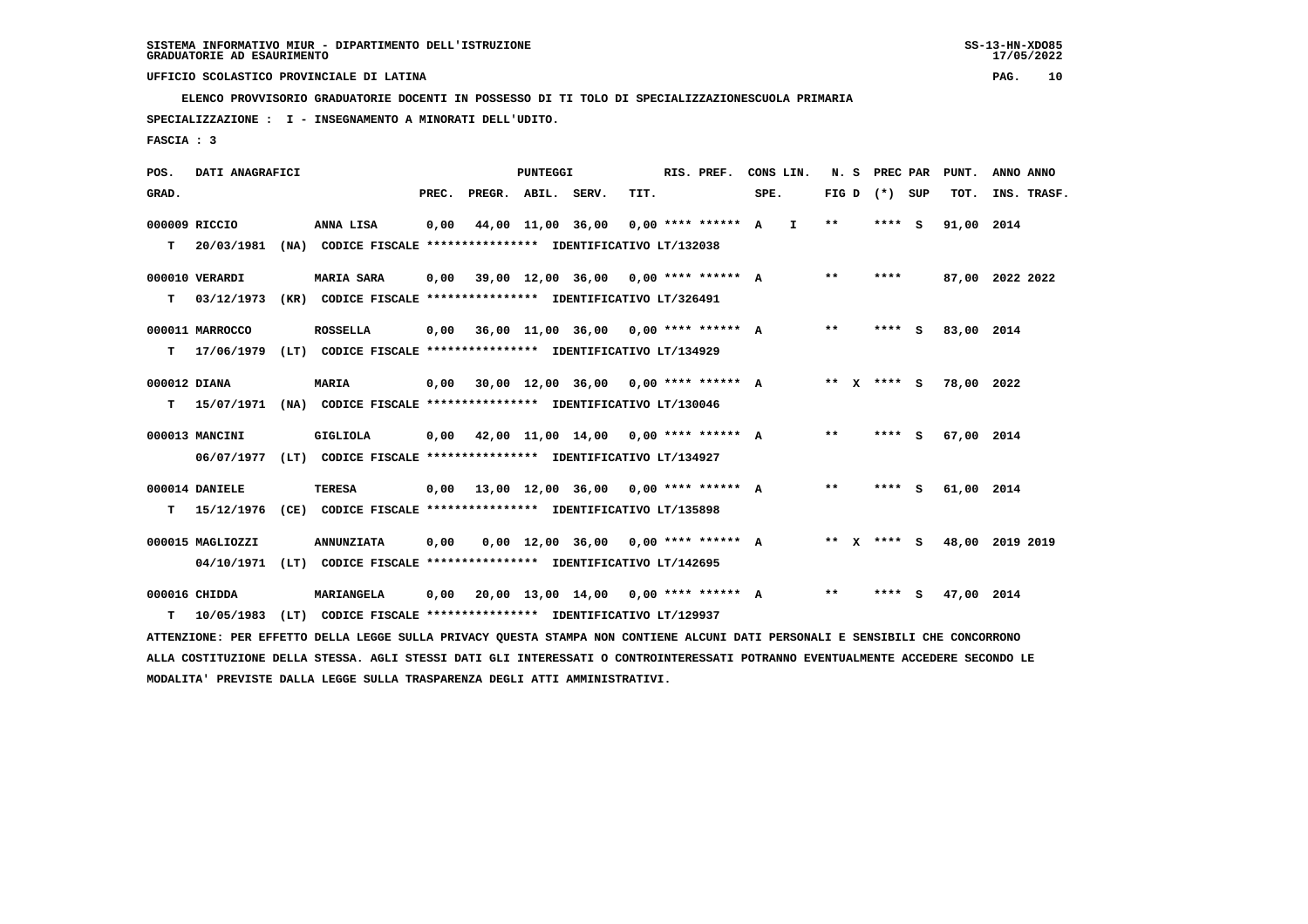**SISTEMA INFORMATIVO MIUR - DIPARTIMENTO DELL'ISTRUZIONE SS-13-HN-XDO85 GRADUATORIE AD ESAURIMENTO 17/05/2022**

# **UFFICIO SCOLASTICO PROVINCIALE DI LATINA PAG. 11**

 **ELENCO PROVVISORIO GRADUATORIE DOCENTI IN POSSESSO DI TI TOLO DI SPECIALIZZAZIONESCUOLA PRIMARIA**

 **SPECIALIZZAZIONE : I - INSEGNAMENTO A MINORATI DELL'UDITO.**

 **FASCIA : 3**

| POS.  | DATI ANAGRAFICI    |                                 |       |        | PUNTEGGI |                          |      | RIS. PREF.           | CONS LIN. |             |         |     | N. S PREC PAR PUNT. | ANNO ANNO |             |
|-------|--------------------|---------------------------------|-------|--------|----------|--------------------------|------|----------------------|-----------|-------------|---------|-----|---------------------|-----------|-------------|
| GRAD. |                    |                                 | PREC. | PREGR. | ABIL.    | SERV.                    | TIT. |                      | SPE.      | $FIG D (*)$ |         | SUP | тот.                |           | INS. TRASF. |
|       | 000017 SANTUCCI    | <b>MARTA</b>                    | 0,00  |        |          | 0,00 13,00 24,00         |      | $0.00$ **** ****** A |           | $* *$       | $***$ S |     | 37.00               | 2019 2019 |             |
|       | (BG)<br>27/09/1980 | CODICE FISCALE **************** |       |        |          | IDENTIFICATIVO LT/142831 |      |                      |           |             |         |     |                     |           |             |
|       |                    |                                 |       |        |          |                          |      |                      |           |             |         |     |                     |           |             |

 **000018 CASCONI MICHELA 0,00 21,00 0,00 0,00 0,00 \*\*\*\* \*\*\*\*\*\* A \*\* \*\*\*\* S 21,00 2019 2019 15/01/1975 (LT) CODICE FISCALE \*\*\*\*\*\*\*\*\*\*\*\*\*\*\*\* IDENTIFICATIVO LT/142705**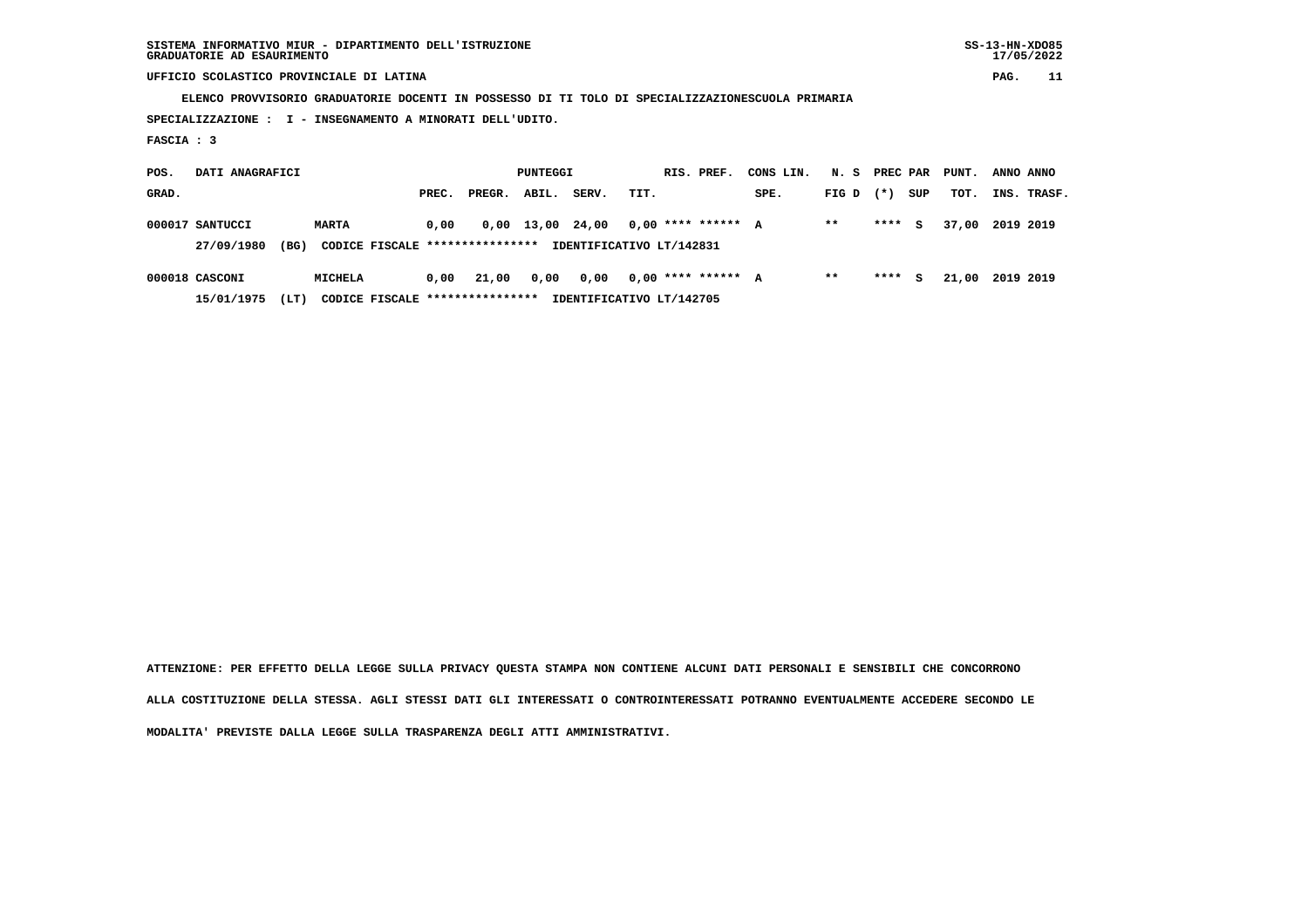**ELENCO PROVVISORIO GRADUATORIE DOCENTI IN POSSESSO DI TI TOLO DI SPECIALIZZAZIONESCUOLA PRIMARIA**

 **SPECIALIZZAZIONE : I - INSEGNAMENTO A MINORATI DELL'UDITO.**

 **FASCIA : 3**

| POS.         | DATI ANAGRAFICI |      |                                                          |       |                                             | <b>PUNTEGGI</b> |                                       |      | RIS. PREF. | CONS LIN.    |              | N. S PREC PAR |     | PUNT. | ANNO ANNO   |
|--------------|-----------------|------|----------------------------------------------------------|-------|---------------------------------------------|-----------------|---------------------------------------|------|------------|--------------|--------------|---------------|-----|-------|-------------|
| GRAD.        |                 |      |                                                          | PREC. | PREGR.                                      | ABIL.           | SERV.                                 | TIT. |            | SPE.         | FIG D        | $(*)$         | SUP | TOT.  | INS. TRASF. |
|              | 000019 CIORRA   |      | <b>KATIA</b>                                             | 0,00  | 53,00                                       |                 | $0,00$ 36,00 0,00 **** ****** R       |      |            |              | $* *$        | $***$ S       |     | 89,00 | 2022 2022   |
| т            | 23/09/1977      | (LT) | CODICE FISCALE **************** IDENTIFICATIVO LT/326463 |       |                                             |                 |                                       |      |            |              |              |               |     |       |             |
|              | 000020 MANTUANO |      | CARLO                                                    |       | $0,00$ 26,00 13,00 48,00 0,00 **** ****** R |                 |                                       |      |            |              | $***$ X      | **** S        |     | 87,00 | 2014 2003   |
|              | 11/06/1966      | (LT) | CODICE FISCALE **************** IDENTIFICATIVO LT/030783 |       |                                             |                 |                                       |      |            |              |              |               |     |       |             |
| 000021 MANZO |                 |      | <b>RITA</b>                                              |       | 0,00 35,00                                  |                 | 6,00 28,00 3,00 **** ****** R         |      |            |              | ** X         | **** S        |     | 72,00 | 2007        |
| s            | 30/12/1981      | (LT) | CODICE FISCALE **************** IDENTIFICATIVO LT/037740 |       |                                             |                 |                                       |      |            |              |              |               |     |       |             |
| 000022 NESCA |                 |      | TERESA                                                   |       | $0,00$ 43,00                                |                 | $6,00$ 12,00 0,00 **** ****** R       |      |            |              | $* *$        | ****          | - S | 61,00 | 2007        |
| s            | 04/10/1976      | (LT) | CODICE FISCALE **************** IDENTIFICATIVO LT/037667 |       |                                             |                 |                                       |      |            |              |              |               |     |       |             |
|              | 000023 CRISPINO |      | <b>FRANCESCA</b>                                         | 0,00  |                                             |                 | $0,00$ 15,00 24,00 3,00 **** ****** R |      |            | $\mathbf{I}$ | $\star\star$ | $***$ S       |     | 42,00 | 2022 2022   |
|              | 06/11/1978      | (MA) | CODICE FISCALE **************** IDENTIFICATIVO LT/326480 |       |                                             |                 |                                       |      |            |              |              |               |     |       |             |

 **ATTENZIONE: PER EFFETTO DELLA LEGGE SULLA PRIVACY QUESTA STAMPA NON CONTIENE ALCUNI DATI PERSONALI E SENSIBILI CHE CONCORRONO ALLA COSTITUZIONE DELLA STESSA. AGLI STESSI DATI GLI INTERESSATI O CONTROINTERESSATI POTRANNO EVENTUALMENTE ACCEDERE SECONDO LE**

 **MODALITA' PREVISTE DALLA LEGGE SULLA TRASPARENZA DEGLI ATTI AMMINISTRATIVI.**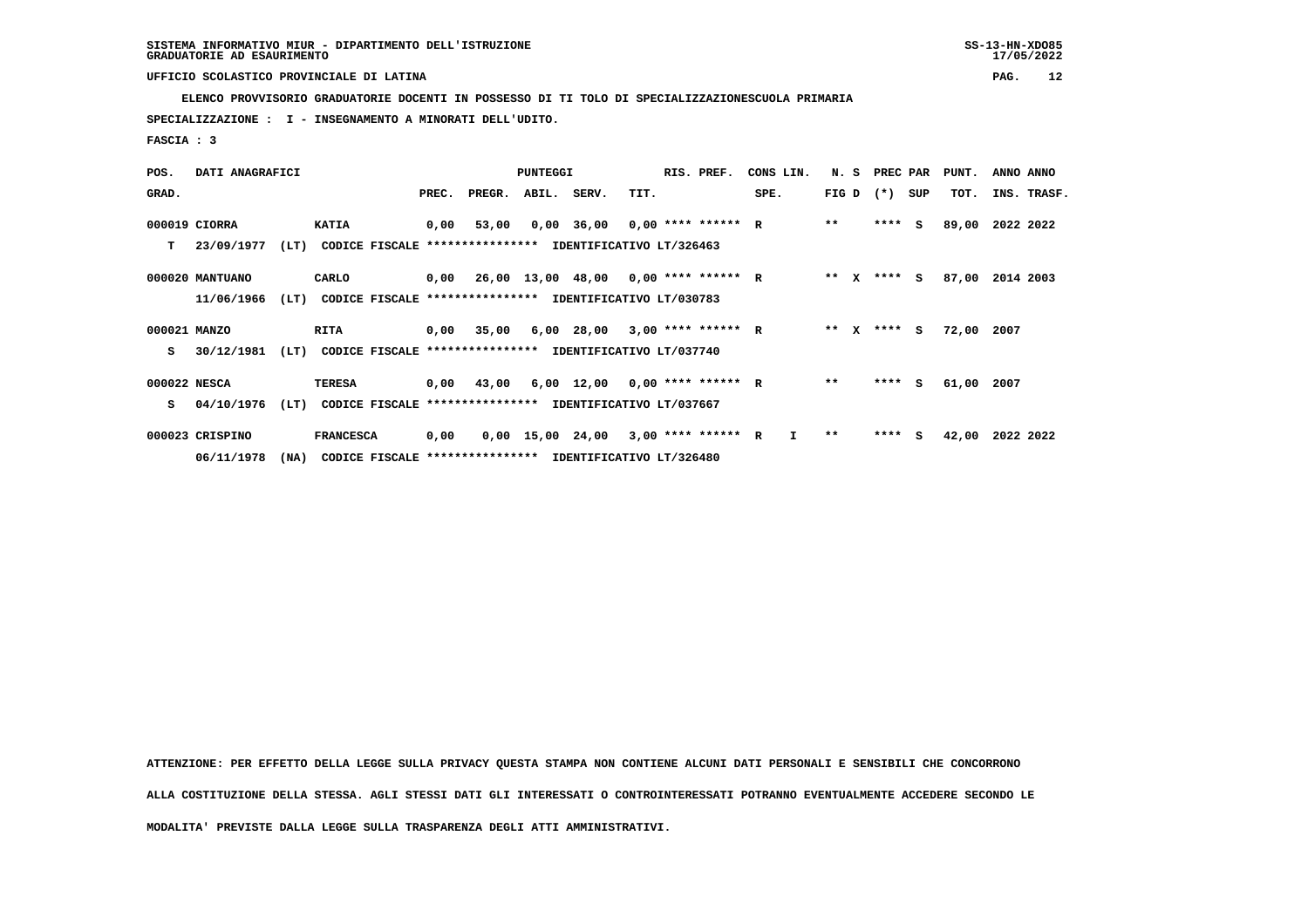| SISTEMA INFORMATIVO MIUR - DIPARTIMENTO DELL'ISTRUZIONE | $SS-13-HN-XDO85$ |
|---------------------------------------------------------|------------------|
| GRADUATORIE AD ESAURIMENTO                              | 17/05/2022       |

 **ELENCO PROVVISORIO GRADUATORIE DOCENTI IN POSSESSO DI TI TOLO DI SPECIALIZZAZIONESCUOLA PRIMARIA**

 **SPECIALIZZAZIONE : K - INSEGNAMENTO A INDIRIZZO DIFFERENZIATO MONTESSORI.**

 **FASCIA : 3**

| POS.  | DATI ANAGRAFICI |      |                                 |       |        | PUNTEGGI |       | RIS. PREF.                                  | CONS LIN. N. S PREC PAR |             |  |     | PUNT.             | ANNO ANNO |             |
|-------|-----------------|------|---------------------------------|-------|--------|----------|-------|---------------------------------------------|-------------------------|-------------|--|-----|-------------------|-----------|-------------|
| GRAD. |                 |      |                                 | PREC. | PREGR. | ABIL.    | SERV. | TIT.                                        | SPE.                    | $FIG D (*)$ |  | SUP | тот.              |           | INS. TRASF. |
|       | 000001 DANIELE  |      | TERESA                          |       |        |          |       | $0,00$ 13,00 12,00 36,00 0,00 **** ****** A |                         | $**$        |  |     | **** S 61,00 2014 |           |             |
| т     | 15/12/1976      | (CE) | CODICE FISCALE **************** |       |        |          |       | IDENTIFICATIVO LT/135898                    |                         |             |  |     |                   |           |             |